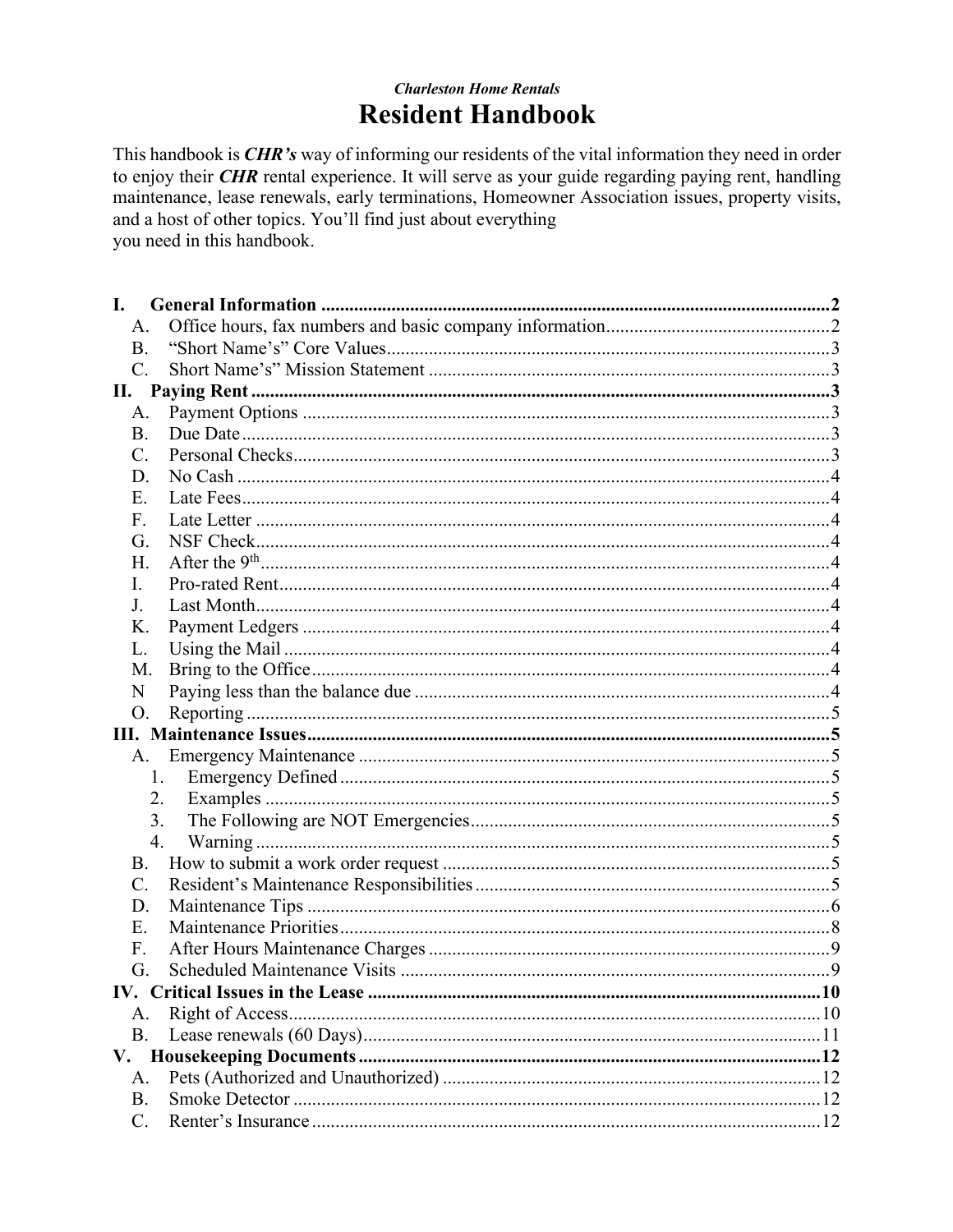| D.             |                                                                                          |  |
|----------------|------------------------------------------------------------------------------------------|--|
| E.             |                                                                                          |  |
| F.             |                                                                                          |  |
| G.             |                                                                                          |  |
|                |                                                                                          |  |
| $A_{\cdot}$    |                                                                                          |  |
| <b>B.</b>      |                                                                                          |  |
| $C$ .          |                                                                                          |  |
|                |                                                                                          |  |
| A.             |                                                                                          |  |
| <b>B.</b>      |                                                                                          |  |
| $C_{\cdot}$    |                                                                                          |  |
| D.             |                                                                                          |  |
|                |                                                                                          |  |
| $A_{\cdot}$    |                                                                                          |  |
| <b>B.</b>      |                                                                                          |  |
|                |                                                                                          |  |
| A.             |                                                                                          |  |
| <b>B.</b>      |                                                                                          |  |
| $\mathbf{C}$ . |                                                                                          |  |
| D.             |                                                                                          |  |
| E.             | What are maintenance charges to me if all items are not satisfactory at move-out?15      |  |
| F.             | Once you have determined the charges for repairs, can I get back in and do it myself? 15 |  |
| G.             |                                                                                          |  |
| H.             |                                                                                          |  |
| L.             |                                                                                          |  |
| J.             | What if I do not have the time to do house cleaning, carpet cleaning, flea treatment,    |  |
|                |                                                                                          |  |
| K.             |                                                                                          |  |
| L.             |                                                                                          |  |
| M.             |                                                                                          |  |
| N.             |                                                                                          |  |
|                |                                                                                          |  |
| $A_{1}$        |                                                                                          |  |
| <b>B.</b>      |                                                                                          |  |
|                |                                                                                          |  |
| A.             |                                                                                          |  |
| <b>B.</b>      |                                                                                          |  |
| $\mathbf{C}$ . |                                                                                          |  |
|                |                                                                                          |  |

# I. General Information

# A. Office hours and basic company information

**CHR** is open during normal office hours 10:00am to 4:00pm Monday thru Friday. We have a drop box available 24/7 for after hours purposes. We are located at 789 Meeting Street, Charleston, SC 29403. Our telephone number is 843-795-0600.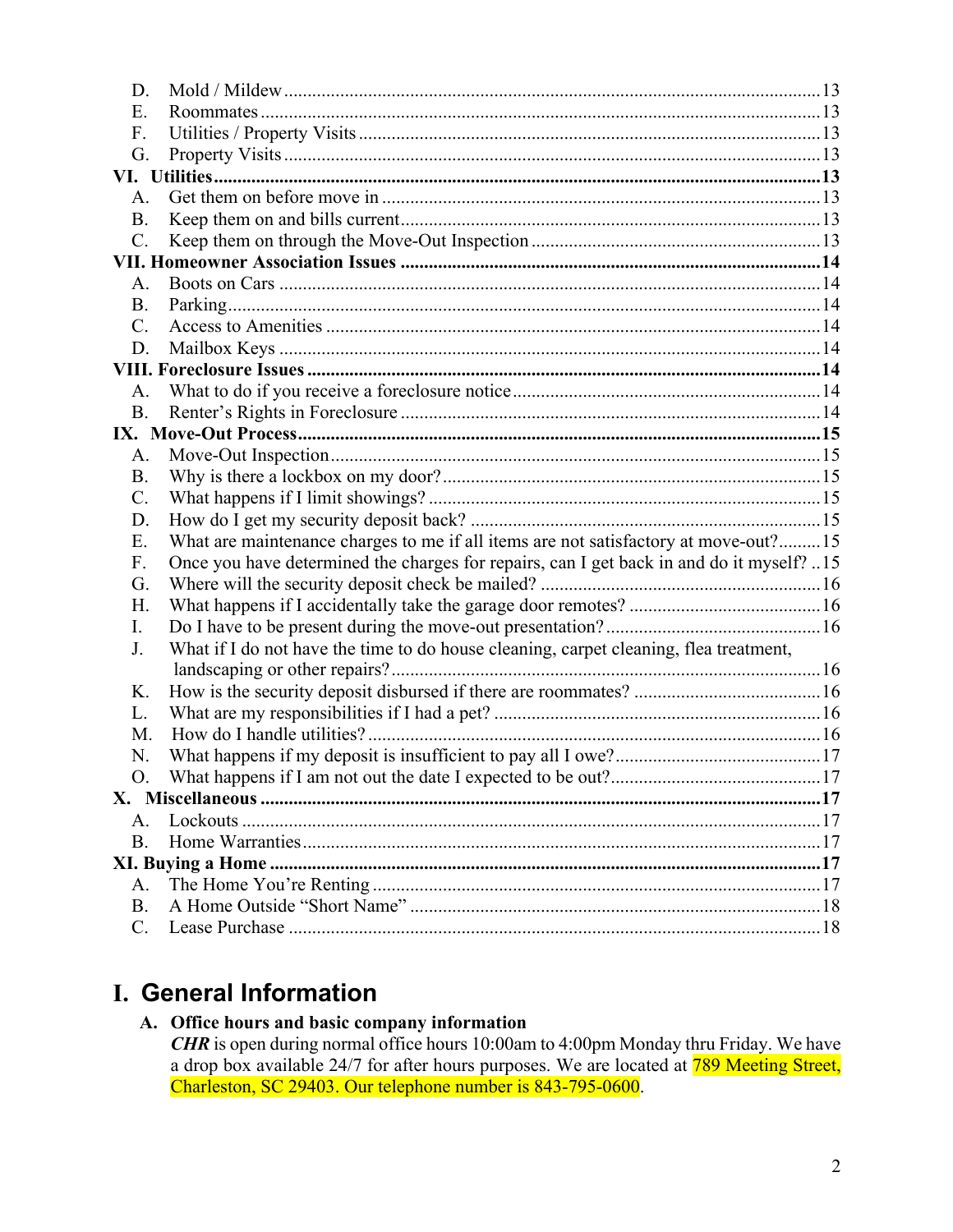#### **B.** *CHR's* **Core Values**

1. We commit that our marketing material, and the information on our web site will accurately represent who we are, what we've accomplished and what we do; no exaggerations.

2. We will hire only the best staff, consistently train them and work at moving them to the best possible position of service to CHR and our customers.

3. We will always treat customers, vendors and each other with courtesy, respect and professionalism.

4. We are committed to change — to keep up with the changing marketplace and changing technology without sacrificing the all-important priority of great customer service.

5. We are committed to providing our residents with a clean and safe place to live, regardless of the rent, and put their safety high on our list of priorities.

6. We will not tolerate unethical behavior by our staff or vendors.

7. We will follow the laws (and codes of ethics) that regulate our business.

8. We will believe in (and spoil) our staff and create a safe (and healthy) work environment that fosters respect and opportunity for personal and professional growth.

9. We will constantly strive to protect our owners from the liabilities of owning rental properties.

10. We will strive to be a leader in the property management industry in South Carolina and throughout the nation.

### **C.** *CHR's* **Mission Statement**

Our mission is to serve... Serve our Investors by helping them acquire properties that perform as expected; our Clients by taking care of their properties as if they were our own; our Residents by providing them with a pleasant rental experience; and our Staff by constantly training them and helping them reach their highest professional potential.

# **II.Paying Rent**

# **A. Payment Options**

We offer several electronic payment options to assure prompt and secure rent payments. Once you are registered in our payment system you will have a simple electronic option to pay rent each month. We still take paper checks by mail but they are less reliable and harder to process, and incur a \$25 processing fee. Electronic payments are faster, safer, and easier on everyone so we encourage electronic payments. If you wish to make an electronic payment but do not wish to use a credit card or e check, then you may use our electronic cash payment (ECP) slip. This was included in your move in package and payment can be made at any CVS locations.

#### **B. Due Date**

Rent is due on the first of the month and is considered late on the second. Please note that Bill Pay through your online bank still mails us a check. If the check is not received by the first, a late fee will be assessed.

#### **C. Personal Checks**

Personal checks are acceptable at any time before the  $5<sup>th</sup>$  of the month. After the  $5<sup>th</sup>$ , certified funds are required. Certified funds are also required if checks are being returned for non-sufficient funds. *CHR* will notify you if personal checks will be refused.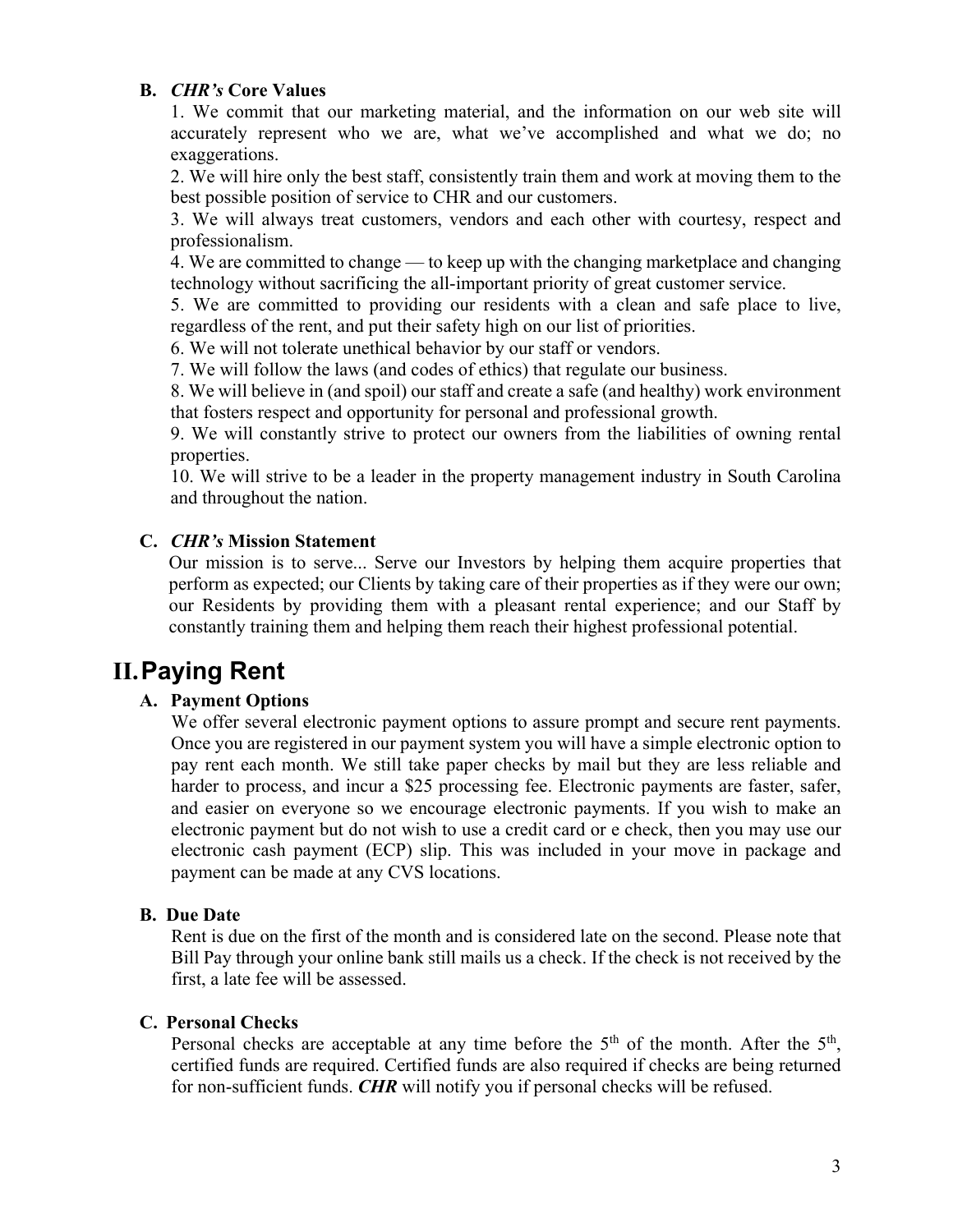#### **D. No Cash**

We do not want cash around the office. We have a "NO CASH" policy for everyone. Please use checks, money orders, or pay online through the Tenant Portal Service.

#### **E. Late Fees**

After the due date, rent will not be accepted without the late fee. We encourage you pay rent by the  $1<sup>st</sup>$  to avoid paying any late fees.

#### **F. Late Letter**

*CHR* will send you a late notice if rent has not been received by the 5th. You must pay with a certified check or money order after the 6th including the late fee.

#### **G. NSF Check**

An NSF fee is due regardless of the reason. (Your bank may reimburse you for this charge if they were at fault.) If this happens, *CHR* has the right to request certified funds from that day forward. You will be given 48 hours to make the check good.

#### **H. After the 9th**

If rent is still unpaid by the 9th, *CHR* will begin dispossessory proceedings. Once this has started, rent will not be taken without the late fee, a \$200 deposition fee and certified funds.

# **I. Pro-rated Rent**

Rent is always due on the 1<sup>st</sup> regardless of when you move in or when your lease term begins. If your lease begins part way through the month, a full month's rent is required the first full month, and the pro-ration is paid at move in.

#### **J. Last Month**

Rent is required every month, including your last month. You may not use the Security Deposit to pay rent.

#### **K. Payment Ledgers**

*"CHR"* keeps close track of all moneys due and paid by each resident. You can get a print out of this ledger for your personal records. Requests must be made in writing and they will be emailed to the resident.

#### **L. Using the Mail**

You may always mail your rent to *CHR* however, if received after the 1st the late fee will be due. We recommend you mail your rent early and date your check the 1st of the month. We will hold it until the 1<sup>st</sup>.

#### **M. Bring to the Office**

To assure that payment is received by the  $1<sup>st</sup>$ , you may bring it to the office. Any payments received at the office will be charged a \$25 check processing fee. A drop box at the front door is available for your convenience. Office hours are 10:00am to 4:00pm Monday through Friday.

#### **N. Paying less than the balance due**

If there is an outstanding balance due on your account, we will notify you. After that, we will refuse payment (return payment) unless it is for the full amount. We will work with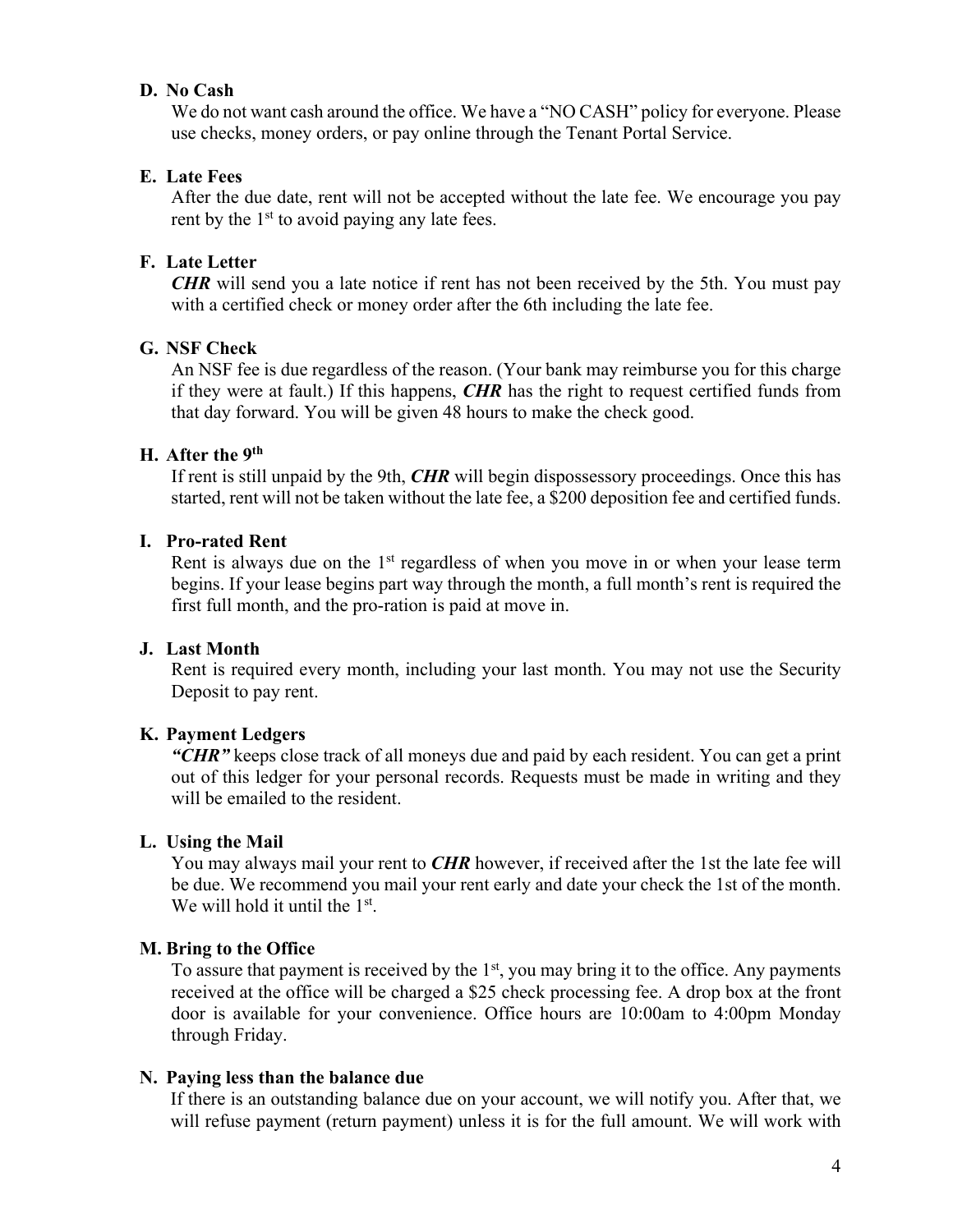you on a payment plan when necessary, but it must be approved by the manager in writing. You will not be able to keep a running balance due *CHR.*

# **O. Reporting**

CHR will give you plenty of time to pay monies due under the lease. If you refuse to pay, CHR is a member of the national credit bureau and will report your failure to pay all monies due.

# **III. Maintenance Issues**

#### **A. Emergency Maintenance**

*CHR* monitors a 24-hour hotline for maintenance emergencies. You will be charged fines if you leave messages on the hotline that are not considered emergencies. We define an emergency as anything that threatens the health of the occupants or destruction of the property like flood, fire, sewer back up, burst water pipes, burst water heater, etc. For emergency maintenance items, call 843.779.7101.

#### **1. Emergency Defined**

Anything relating to the property under the lease that is threatening to life, health, or the property.

### **2. Examples**

Fire, tree blown on the roof, flood, sewage back up, gas odors, broken water pipes, furnace out (if the weather is below 45 degrees) a/c out (if temperature outside is above 85 degrees). If the emergency is life-threatening, call 911 immediately!

#### **3. The Following are NOT Emergencies**

Refrigerator out, locking yourself out of the house, power or gas off, oven not working, a/c out if the temperature outside is below 85 degrees and/or the property has 2 a/c units and one is still functioning properly, water heater out. *CHR* is not liable for loss of food caused by appliance break down.

#### **4. Warning**

If you claim you have an emergency and one does not truly exist, you will be charged back the service charge for the contractor/service representative responding to the call. Crying wolf will cost you money. If you call the Emergency Line for a Non-Emergency you will be charged a \$100 fee. Do not call in an emergency unless it is truly an emergency.

You will also be charged a \$75 trip charge if you set up an appointment with any contractor and do not show up for the appointment.

#### **B. How to submit a work order request**

Because we put such a high priority on keeping the property in good condition for the enjoyment of the resident, we make it easy to request maintenance. Because the phone is such a hard way for us to take a work order 24/7, we've set up an easier way on line.

#### **C. Resident's Maintenance Responsibilities**

Renting a house is not like renting an apartment. *CHR* does not have a maintenance handyman living in your neighborhood to run to the property and fix things immediately. There are some items that you can take care of yourself such as clogged garbage disposals, GFI switches that need to be reset and minor items.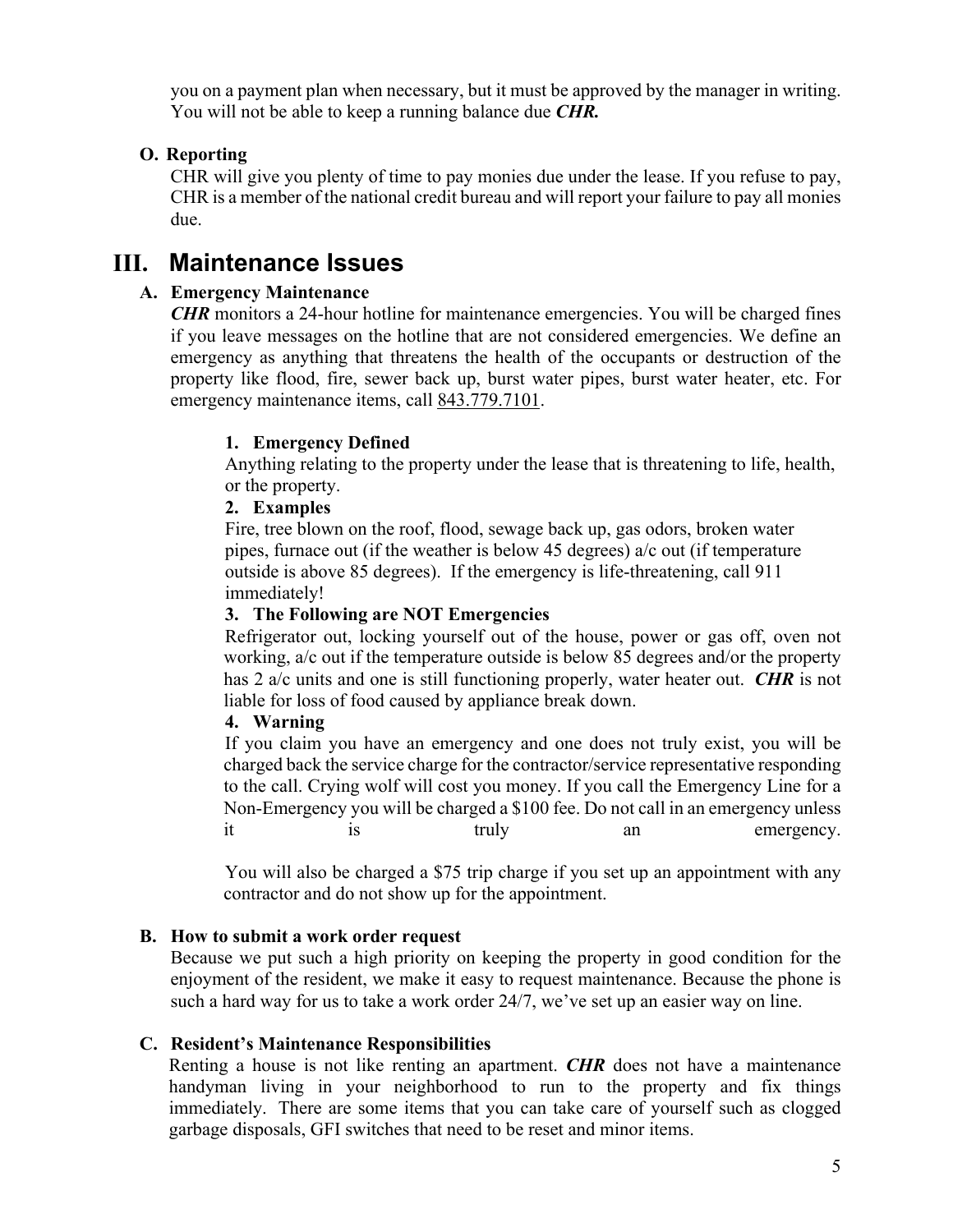Single-family homes and condos are different than apartments. In an apartment community there is usually a full-time maintenance man on site that can attend to repairs immediately. This is not the case when you rent a single-family home or condo. Keep this in mind:

1. Minor repairs, cosmetic repairs, and items that do not substantially affect your lifestyle may not be fixed (i.e. chipped paint, missing screens, doorbells that do not work, etc.).

2. Damages caused by abuse or misuse will be charged back to you. We will rely on the servicing contractor to tell us if you caused the problem.

3. If plumbing gets clogged due to items you or your children dropped in the toilet, it will be charged back to you. This is not considered equipment failure and you should do everything you can to handle these issues by yourself. Unless the contractor can prove it was not caused by you (i.e. roots in system). Clogged plumbing will be your responsibility. CHR's responsibility for plumbing problems run between the house and the street only. The city is responsible for water lines in the street.

Resident is responsible for dislodging things that have been flushed down the toilets or sinks. It shall be the responsibility of the resident to make sure there is no item blocking the plumbing. After the resident has made an effort to solve the problem, CHR will take on the challenge.

If CHR's plumber reports that the problem was caused by the resident, i.e., brushes, toys, personal property in the system, the expense of the plumber's visit and repair will be incurred by the resident. CHR will pay for plumbing problems resulting from roots in the system, pipes that have collapsed and other natural (non-resident) causes.

4. Monitoring of security systems is not handled by the manager or owner. You will need to make your own arrangements to set up service in your name.

5. We will make every effort to deliver the property to you free of pests. It is your responsibility thereafter to keep it that way. We recommend you use a licensed professional. It is your responsibility to deal with squirrels, insects, chipmunks, wasps and bees, ant beds, roaches, etc.

6. The owner will handle termites. Let us know if you see any.

7. Yard care is your responsibility. You must do regular mowing, watering, trimming and edging, weeding, raking and other regular lawn care maintenance.

8. Change HVAC air filters at least quarterly. The system will run more efficiently, you will save money, and have less dust in your home.

Contractors are just like us – they have families and personal lives. They want to be home at night and weekends with their families. If you insist on meeting a contractor/repairman at your property after hours (weekdays after 5pm, Saturday or Sunday) you pay the after hours premium (usually \$75) for "non-business hours service." Think of it as a "co-pay" for the convenience of getting "non business hours service." The exception of course is emergencies.

#### **D. Maintenance Tips**

Renting a home requires that you pay attention to some small maintenance issues such as changing your filters, clogged toilets, resetting your garbage disposal just to name a few. Taking care of these things can save you time and money.

### 1. **Summer: HVAC (Air Conditioning)**

If your A/C stops working, especially after a quick power outage or storm, then it could well be the breaker switch, not the A/C. **Please check the breaker first.** See "Reset Circuit Breakers" below.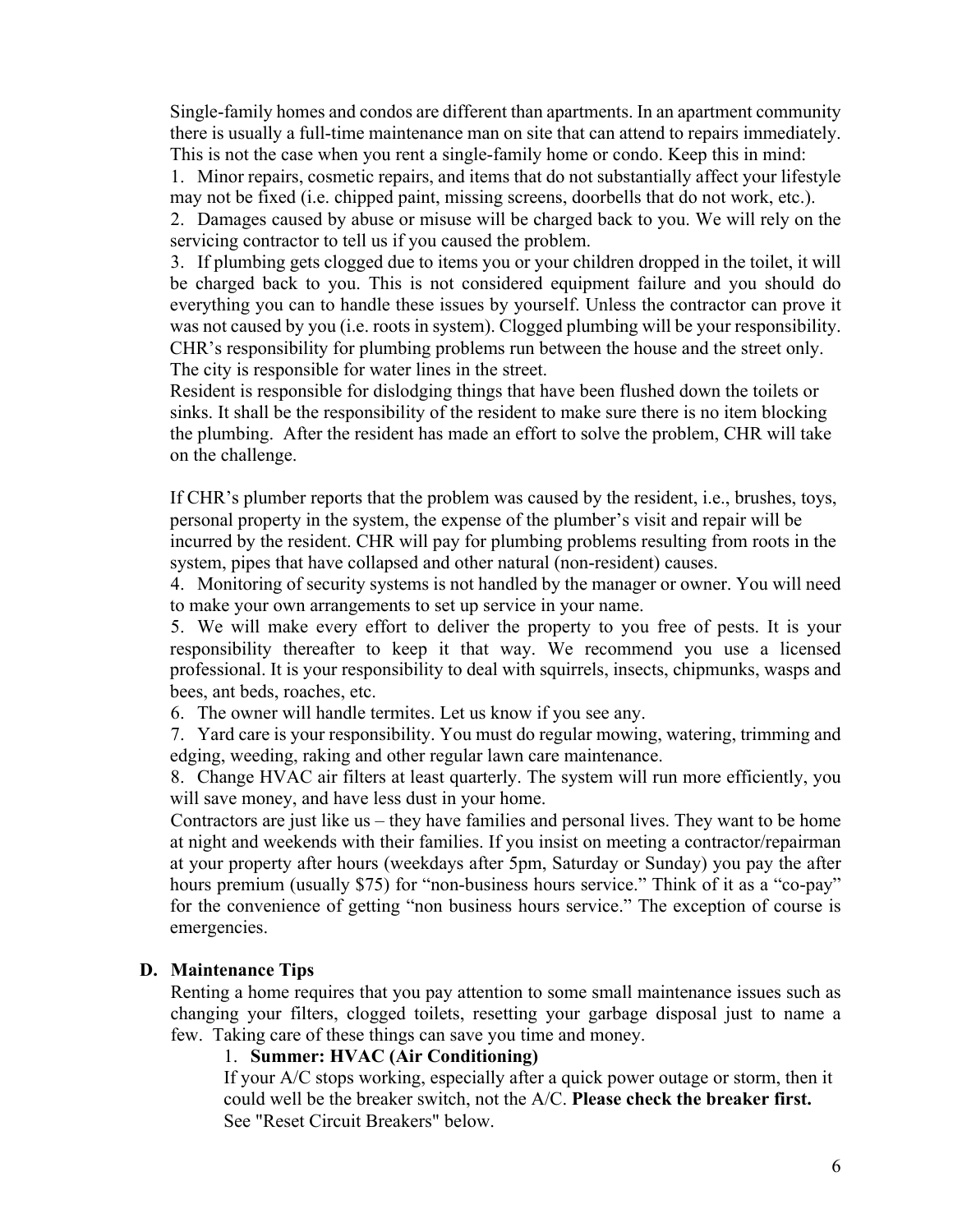If your unit is not working and you have submitted a maintenance request, please turn off the unit completely. The reason is that the majority of time, the coils have frozen up and when the technician gets there, he won't be able to do anything until the coils thaw out. This means 2 trips for the HVAC tech, and a longer wait for you.

### 2. **Google "Change Your Furnace Filters"**

### 3. **Google "Reset Circuit Breakers"**

If you have been using an electrical outlet and it stops working, then you may need to reset a "tripped" circuit breaker. This happens many times when you are using appliances that may cause a temporary overload on the system such as a hair dryer or portable heater.

#### 4. **Google "Garbage Disposal Reset, Use, and Care**

### o **Reset the garbage disposal"**

If you get nothing when flipping the garbage disposal switch (and you have already checked the circuit breaker), lean down and take a look at the underside of the garbage disposal. Push in that little red button which resets the system. If the disposal was just overworked, or if there was a power surge, this may fix the problem. If this does not fix the problem, **do not attempt to fix the garbage disposal yourself since it could be very dangerous**. - please submit a maintenance request so that we can have one of our contractors fix it for you.

o **Google "Garbage Disposal Use and Care"**

# 5. **GFCI outlets**

GFCI stands for "Ground Fault Circuit Interrupt". These outlets are typically installed within a short-range from water, but could possibly be installed anywhere in your house. If you have something plugged into one of these outlets, and it stops working, it's possible that you were overloading it with a device such as a hair dryer or a portable heater. In order to make the outlet functional again, simply press the button (white or red) that says "Reset". Try again and you should be okay. If the outlet continues to trip, then you are most likely overloading the outlet with whatever is plugged into it. If it does not work at all, then there may be another problem and you might need to submit an Maintenance Request. Please note, in some cases especially in newer homes, a GFCI outlet or reset switch could be located away from, but still controlling, the outlet that stops working such as in a nearby closet in a bathroom.

# 6. **Clogged Toilets**

If our plumber determines that a clogged toilet was caused by the resident, then very possibly the resident will have to pay the plumber's bill. If you think you've caused the problem and want to avoid this situation, you can try to unclog the toilet yourself using these simple and helpful hints.

# 7. **Google "Replacing the Toilet Flapper Valve"**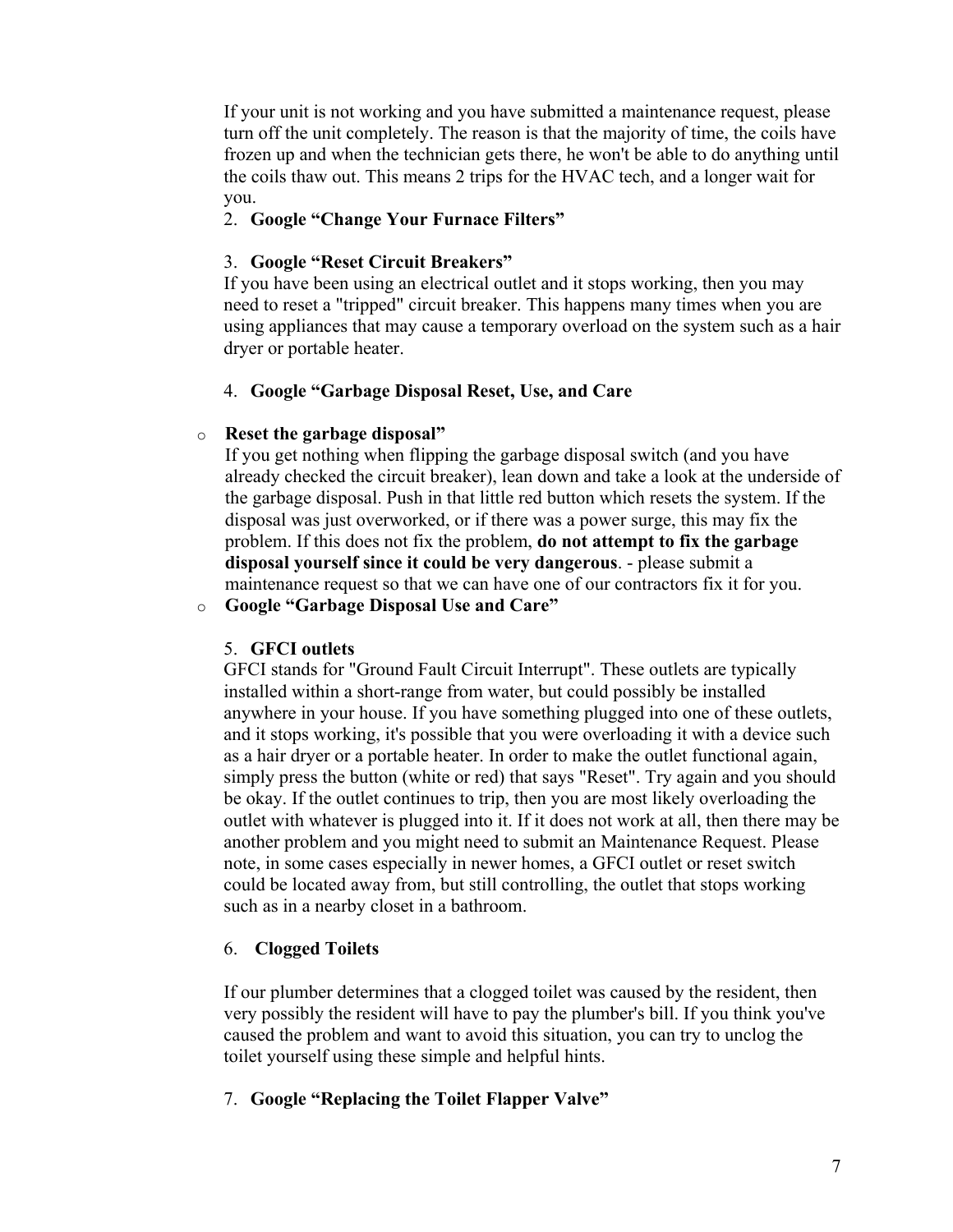This one's really easy and one of the simplest repairs in the house. The water in the reservoir is filled with clean water, so getting your hands a little wet should not be a concern.

# 8. **Google "How to Reset a Garage Door Remote Control"**

# 9. **Winter: Preventing Frozen/Burst Pipes**

When the temperature drops below freezing, there is a very real possibility of your water pipes freezing in your house which could cause your pipes to burst and ruin your house with water when they thaw. When freezing temperatures are occurring, you will receive an email from CHR.

# **E. Maintenance Priorities**

Everything isn't an emergency. We have established five categories of maintenance priorities and a target response time for each of them. Your requests will be handled in the order that they are submitted with the following response times as guidelines.

# **Category 1: Emergency Maintenance**

**Emergency defined:** Anything relating to the property under the lease that is threatening to life, health, or the property. Fire (please call 911), flood, sewage back-ups, gas odors (please call gas company), broken water pipes, tree falling on house. **Target: 5 to 8 hours**

**Note:** during peak seasonal months, target response times for heat and air may be subject to delays due to contractor overload.

# **The Following are NOT Emergencies**

Refrigerator out, locking yourself out of the house, power or gas off, a/c out and the property has two (2) a/c units, oven not working, water heater out. These issues may be inconvenient, uncomfortable, and aggravating, but they are not emergencies. CHR is not liable for loss of food caused by appliance break down or for damaged belongings due to water leaks. Please make sure that you have adequate renter's insurance to cover unforeseen personal losses.

# **Category II: Urgent Maintenance**

Broken windows, plumbing repairs (Not clogged toilets. See notes below), loose railings, wobbly decks, electrical problems. **Target: 2-4 business day service Note:** during peak seasonal months, target response times for heat and air may be subject to delays due to contractor overload.

# **Category III: Normal Maintenance**

Appliance repair, garage repairs, leaky faucets. **Target: 4-8 business day service**

# **Category IV: Non-Essential Maintenance**

Fence repair, gutter cleaning. **Target: 30 day service**

# **Category V: Not a Habitability Issue**

Screens; broken lattice; power washing; broken window shade; broken tree limb; missing door stopper; missing door knob; all light bulbs including stove, chandelier, and refrigerator; and fireplace gas keys. **Target: Point these items out during next property**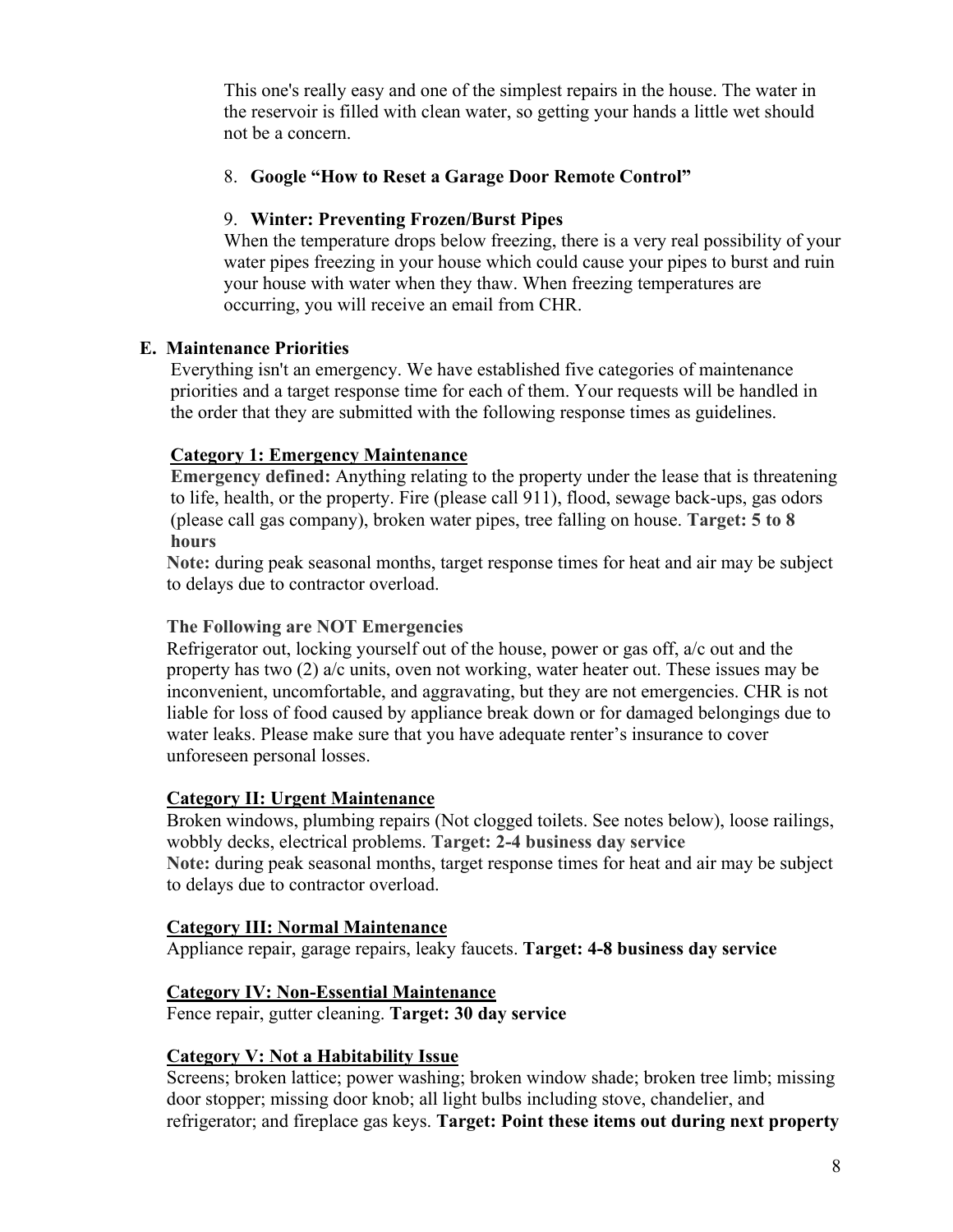#### **visit or bring up at lease renewal time. These items may not be approved for repair by the owner.**

### **Tenant Damages**

Damages caused by abuse or misuse will be charged back to you. We will rely on the servicing contractor to tell us what caused the problem.

If plumbing gets clogged due to items dropped in the toilet (toys, brushes, diapers, napkins, any personal items), clogged or misused garbage disposal, the cost of the plumber will be your responsibility (minimum \$150). This is not considered equipment failure and you should do everything you can to handle these issues by yourself. Buy a plunger. Unless the contractor can prove it was not caused by you (i.e. roots in system, pipe collapsed, septic tank backup), we assume it was caused by people, not by a defect of the property. Clogged plumbing is your responsibility.

### **F. After Hours Maintenance Charges**

If you schedule with the contractor after normal business hours, you will need to pay any after hours premium charges. Our contractors work normal business hours and are only available after hours for true emergencies (and for additional compensation). They have families just like you and don't want to be working evenings, weekends and holidays.

### **G. Scheduled Maintenance Visits**

It is possible that the homeowner has selected from our list of six proactive maintenance procedures that may be done without your prompting. We will let you know when contractors will be coming to the property to address issues like gutter cleaning, HVAC servicing, termite inspections, fall landscaping, etc.

# **H. Division of maintenance responsibilities**

Here is a visual on maintenance items to remind you of "what things you are responsible for and what *"CHR"* is responsible for."

| <b>Item</b>                             | Landlord | <b>Resident</b>  |
|-----------------------------------------|----------|------------------|
| Water systems breakdowns                | X        |                  |
| clogged plumbing in house               |          | $\boldsymbol{X}$ |
| clogged plumbing between house & street | X        |                  |
| broken garbage disposals                | X        |                  |
| reset garbage disposal                  |          | X                |
| <b>HVAC</b> breakdowns                  | X        |                  |
| setting HVAC controls                   |          | X                |
| changing furnace filters                |          | X                |
| electrical system failures              | X        |                  |
| resetting GFI switches                  |          | X                |

# **Landlord vs. Resident's Responsibilities**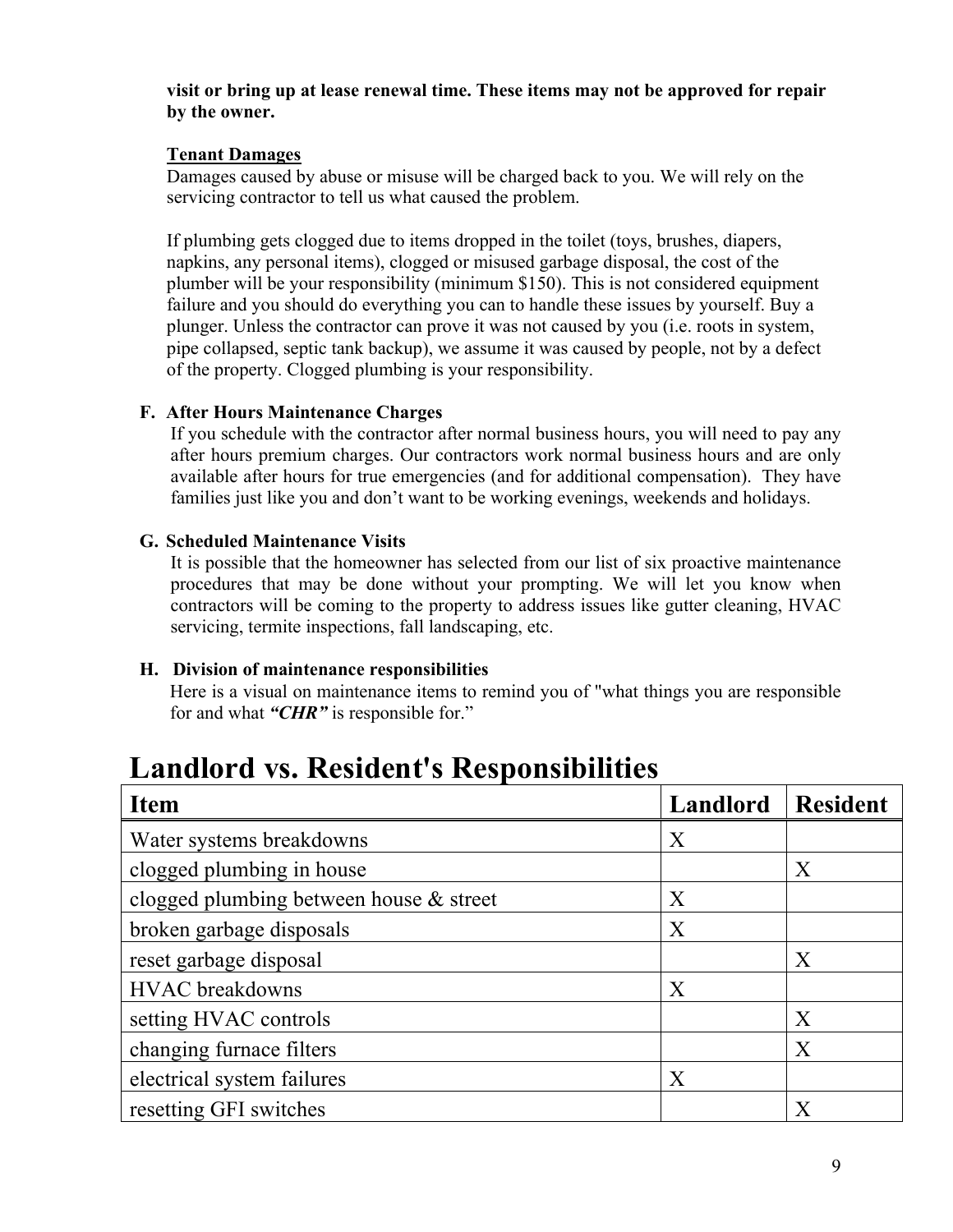| replace all light bulbs                      |   | X |
|----------------------------------------------|---|---|
| all utilities (unless provided by community) |   | X |
| mandatory association dues                   | X |   |
| termite treatment and rodents                | X |   |
| household pest control                       |   | X |
| maintain yard fencing                        | X |   |
| lawn mowing & trimming                       |   | X |
| shrubbery & pine islands maintenance         |   | X |
| security system repairs                      | X |   |
| security system monitoring                   |   | X |
| microwave turntable                          |   | X |
| smoke detector installation                  | X |   |
| smoke detector batteries                     |   | X |
| exterior drain hose bibs (winterize)         |   | X |

# **I. Maintenance charge-backs**

If the contractor we send to the property tells us the maintenance is due to your negligence, such as crayons in your garbage disposal, toys flushed down a toilet, GFI switch not re-set just to name a few, "**CHR**" will notify you and add the charge to your payment ledger. Failure to pay the bill will result in an outstanding balance on your account. This will need to be paid with your next rental payment or there will be consequences.

#### **J. Furnace filters**

To improve the air quality of the home, reduce allergy problems and save money, you need to change out the furnace filter at least quarterly. Failing to do this will likely increase your utility bills.

# **IV. Critical Issues in the Lease**

# **A. Right of Access**

Our policy is to respect your right of privacy at all times, and will attempt to contact you prior to visiting the property. However, we must be able to get into the property to do our six-month visits and address needed repairs. The lease gives us that right between 9 a.m. and 6 p.m. daily, except in case of emergency. The lease allows a *"CHR"* staff person (or one of our approved contractors) to enter the property with our key for emergencies (and to do maintenance). We will call in advance unless we are dealing with an emergency. We respect your privacy and understand your need to control what happens in the home in which you are living. Courtesy will always drive us, so don't worry about "someone just stopping in unannounced" unless water is flowing out the front door or some other disaster is threatening.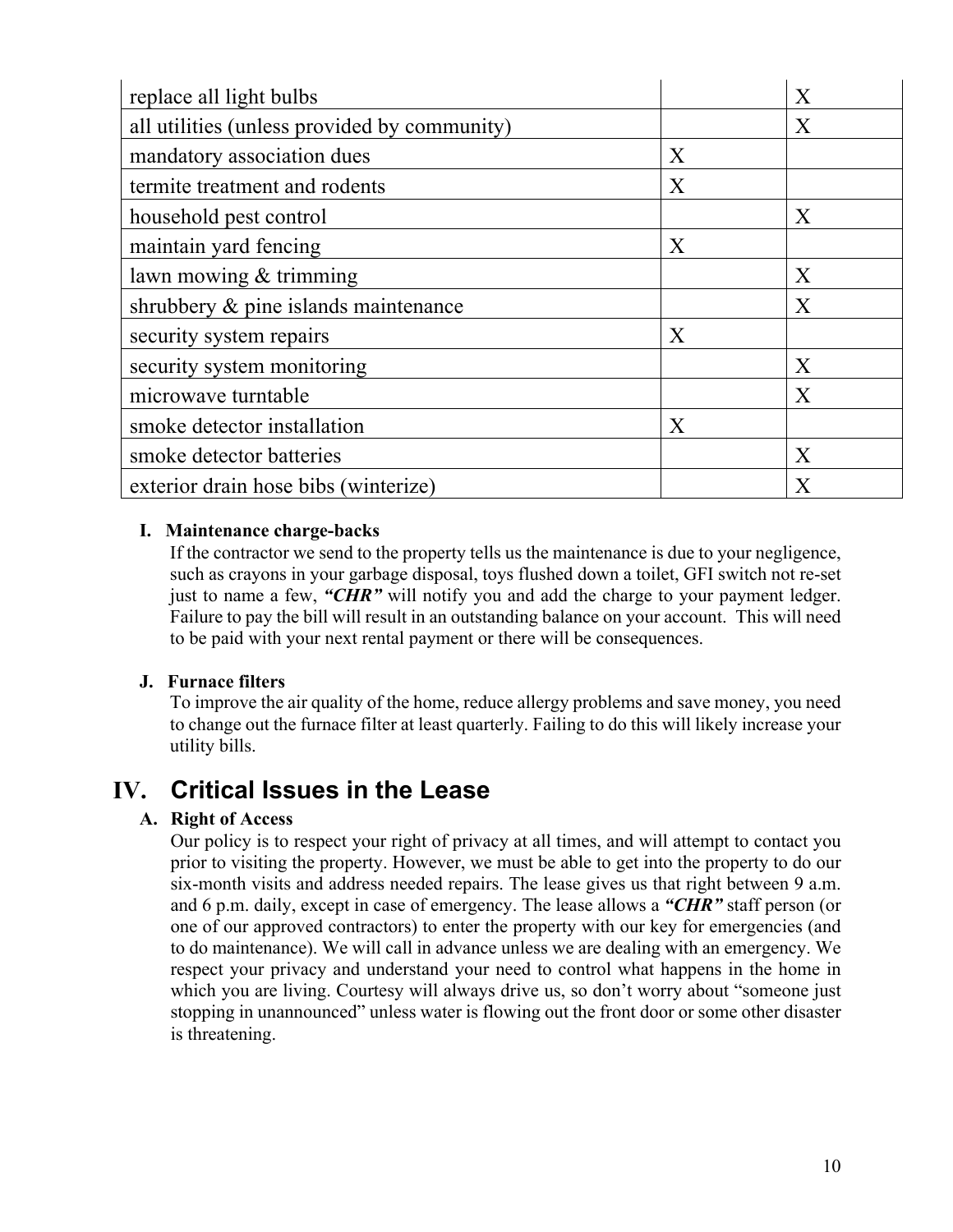#### **B. Lease renewals (60 Days)**

Your lease automatically renews 60 days prior to the anniversary date unless one of us notifies the other of our intent to terminate the tenancy. If you do nothing, your lease will automatically renew for 12 months.

**Notices to Vacate** must be in writing or by email. Be sure you receive a response from your management team confirming receipt of your notice.

### **C. Automatic Rent Increase**

Your lease says the rent increases by 5% at each anniversary date unless this is negotiated prior to the 60-day notice date. If you structured a 24-month lease, the rent will increase in the 25th month. Review your lease for details.

### **D. Lease Renewal Fee**

When your lease renews, if you negotiate a short-term renewal (less than 12 months), the renewal fee is \$100. Review your lease for details.

# **E. Subletting**

Subletting is when you "move another person in" to share the rent (without adding them to the lease), or "move out and let someone else pick up the rent." There is no subletting allowed without company written approval. Fines for violations are stiff. We need to approve all adult residents living in the property. If one of you needs to move out, coordinate it with your manager directly, don't sublet to another. We do have a procedure to "add a renter to the lease." Contact your management team on how this can be accomplished.

# **F. Early termination**

If you need to vacate the property before the anniversary date, there is a stipulation in the lease that outlines how that is done and what the costs are. Good communication with your manager is critical if you have to move out early so make "good communication" the priority. If you just skip, you'll be creating a lot of extra costs that can be avoided if you do a coordinated early termination.

Provided resident is not in default hereunder at the time of giving notice, has strictly complied with all of the provisions of this agreement, is current with all fees due Management, and termination is as of the last day of a calendar month, Resident may terminate this Lease before the expiration date by:

- 1. Giving Management sixty (60) days written notice on the last day of the month; plus
- 2. Paying all monies due through date of termination; plus
- 3. Paying an amount equal to two month's rent; plus
- 4. Return the Premises in clean and ready to rent condition; plus

5. Paying a \$1,000 administration fee as liquidated damages as the parties agree, the precise amount of advertising costs, length of vacancy and other factors are impossible to ascertain at the outset and that the sum set forth in this paragraph is reasonable compensation for breach by the Resident under this paragraph. The foregoing shall not relieve Resident of his/her responsibilities and obligations regarding any damages to Premises. No proration will be given for percentage of lease term completed by Resident

# **G. Yard Care**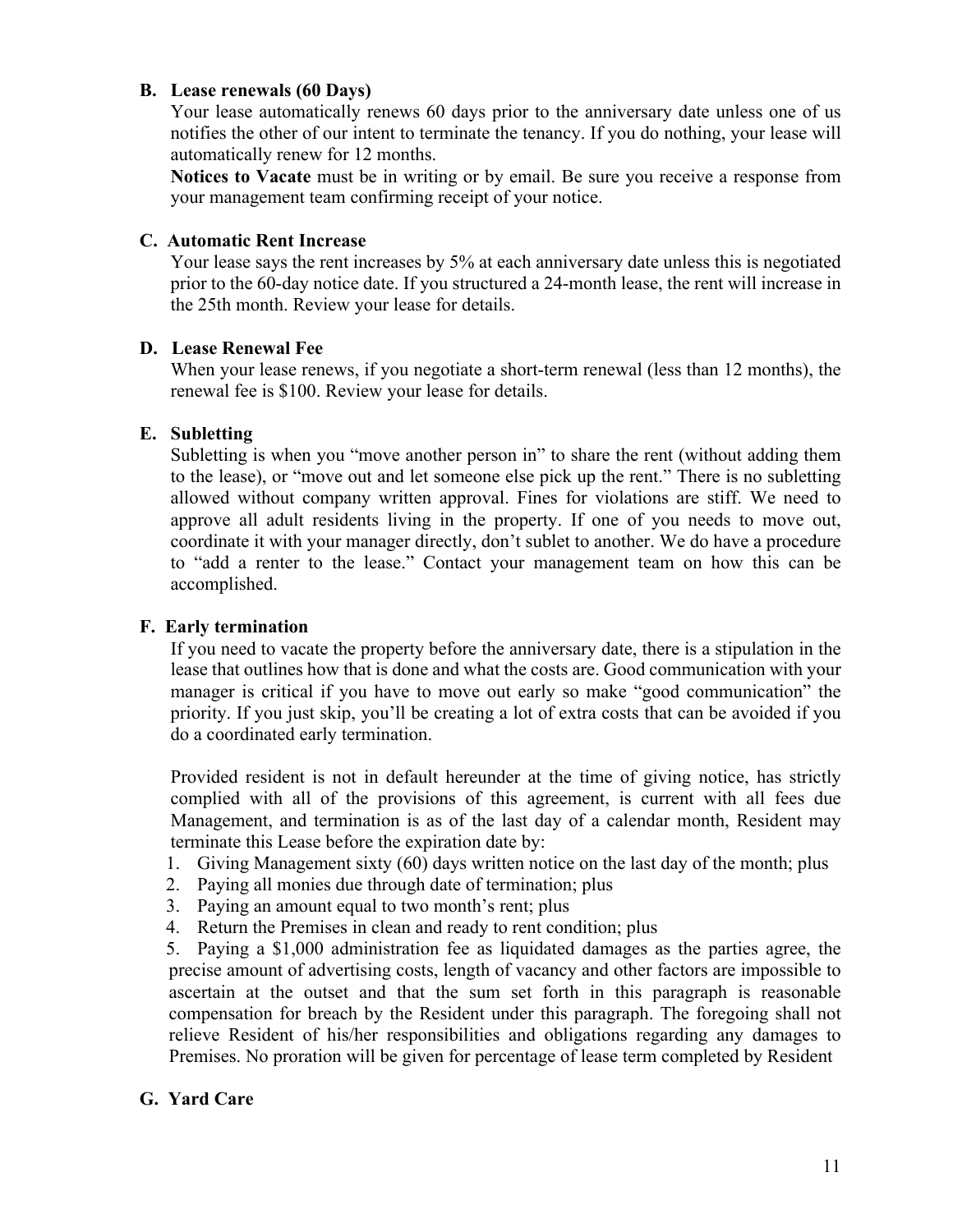One of the differences you have when renting a house (as compared to a town home or apartment) is you are responsible for yard care unless the HOA does it. Unless there are special arrangements to the contrary, your lease says "it is your responsibility to maintain the lawn, pine islands, weeds, trimming, etc." Your failure to do so can create serious problems for the HOA and homeowner. This will generate complaints from the neighbors and if there is an HOA, there could be fines accessed. Not everyone has a green thumb, so it may benefit you to hire a lawn care company. Whatever it takes, it is your responsibility to keep the lawn looking good.

#### **H. Termites**

"*CHR"* (as the owner's agent) is responsible for managing termites. Since you are our eyes on the property, please let us know if you see any termite activity. They usually swarm in the spring and if you're looking, you can't miss them.

### **I. Pest control**

You are responsible for other pests in the home. We strongly recommend you use a licensed pest control company to manage pests rather than doing it yourself. If you need assistance connecting with a pest control company, we can refer you to the one we use. They know our houses and will be more reasonably priced than outside companies. You can review the pest control policy in your lease.

### **J. Contact with the owner**

*"CHR"* is your management company and will be your only contact during your tenancy. If someone calls or shows up at your door claiming to be the owner (or agent representing the owner or lender), you should be suspicious and not invite them into the home. Don't assume they are who they say they are. Protect yourself at all times from people who claim to have some authority over the property. The hard and fast rule you should follow is… if anyone contacts you about the property, always refer them to *"CHR"* and we will handle them.

# **V. Housekeeping Documents**

# **A. Pets (Authorized and Unauthorized)**

Many owners will allow pets and some will not. You can have pets with written permission and a pet deposit. If you bring in an unauthorized pet, no matter whom the pet belongs to, no matter how long they have been there, we assume you had it the day you moved in and you will pay penalties. Review the pet addendum you signed before taking possession of the property for rules. Especially as you prepare to vacate the property.

# **B. Smoke Detector**

We will count smoke detectors at your move in to make sure there is one on every level of the home. You are responsible for keeping good batteries and replacing batteries as needed in all smoke detectors. Let us know if they don't work.

#### **C. Renter's Insurance**

The home is covered by the homeowner under a landlord policy, but your personal property is not included. We strongly encourage you to maintain renter's insurance while you are in the property. We have had multiple house fires and can testify that without renter's insurance, you are risking a lot. Renters insurance will also cover things like all of the lost contents of a freezer or refrigerator when the power goes out, or the damage caused by a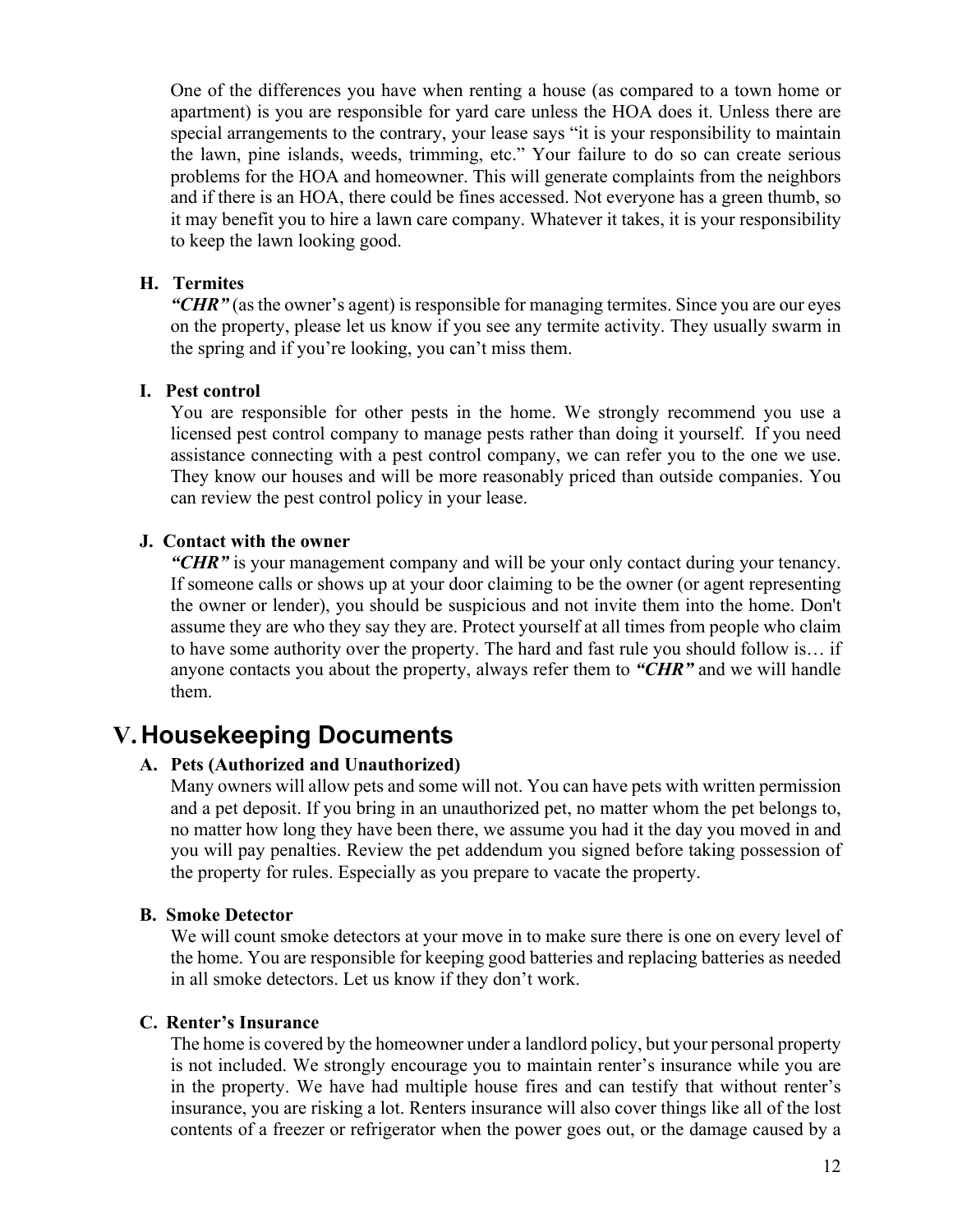burst water heater. We are not responsible for such things, so you need good insurance coverage for your personal belongings while you're renting.

### **D. Mold / Mildew**

Every house has mold and it's been around since the earth began. Most of it causes no health risk, but you always need to watch out for it. If you keep the shower tile clean and the refrigerator wiped down, you'll probably never see any. You executed a Mildew addendum before you took possession of the property that teaches you how to deal with mold and mildew. Read it carefully.

#### **E. Utilities / Property Visits**

View the rules regarding utilities in #VI of this document.

### **F. Property Visits**

Every six months, or more often when there is a need, we will make an appointment to walk through the property. This should only take ten to fifteen minutes. You can be present if you like or we'll use our key. We are not there to address housekeeping, but to access property issues and report to the owner regarding any deferred maintenance they need to address. We've done thousands of these over the years and understand your concern for privacy. This will be done by appointment unless you fail to respond to our calls. If you demand they are done after business hours (or on weekends), you will pay the extra charge of \$75. These issues are detailed in the lease.

# **F. Lead Paint / Flood disclosures**

State and federal law requires us to provide you disclosures on lead paint and the property's propensity to flood.

# **VI. Utilities**

# **A. Get them on before move in**

You must make sure utilities are on before you take possession of the property. If you fail to make said arrangements, you may be in the property a few days before the utilities are on. We think we can tell you which company to call, but this is a moving target and we often don't have the right numbers. If you fail to have them on in your name at move in, there will likely be chaos, frustration, arguments, and costs.

#### **B. Keep them on and bills current**

Failure to keep utilities on (and bills paid) during your stay may result in a default in your lease. Never turn the heat off during your vacations, especially during cold weather. When utilities are off, there is an increased possibility for burst water pipes, mold, break ins, etc. Keep garage doors closed during cold snaps, as garages often do not have the insulation houses do and pipes freeze easily. Keep utilities on at all times.

# **C. Keep them on through the Move-Out Inspection**

You must keep utilities on through the move out inspection according to your lease agreement. If they are not on for our inspection, your lease calls for a \$250 re-connect service charge plus hard costs.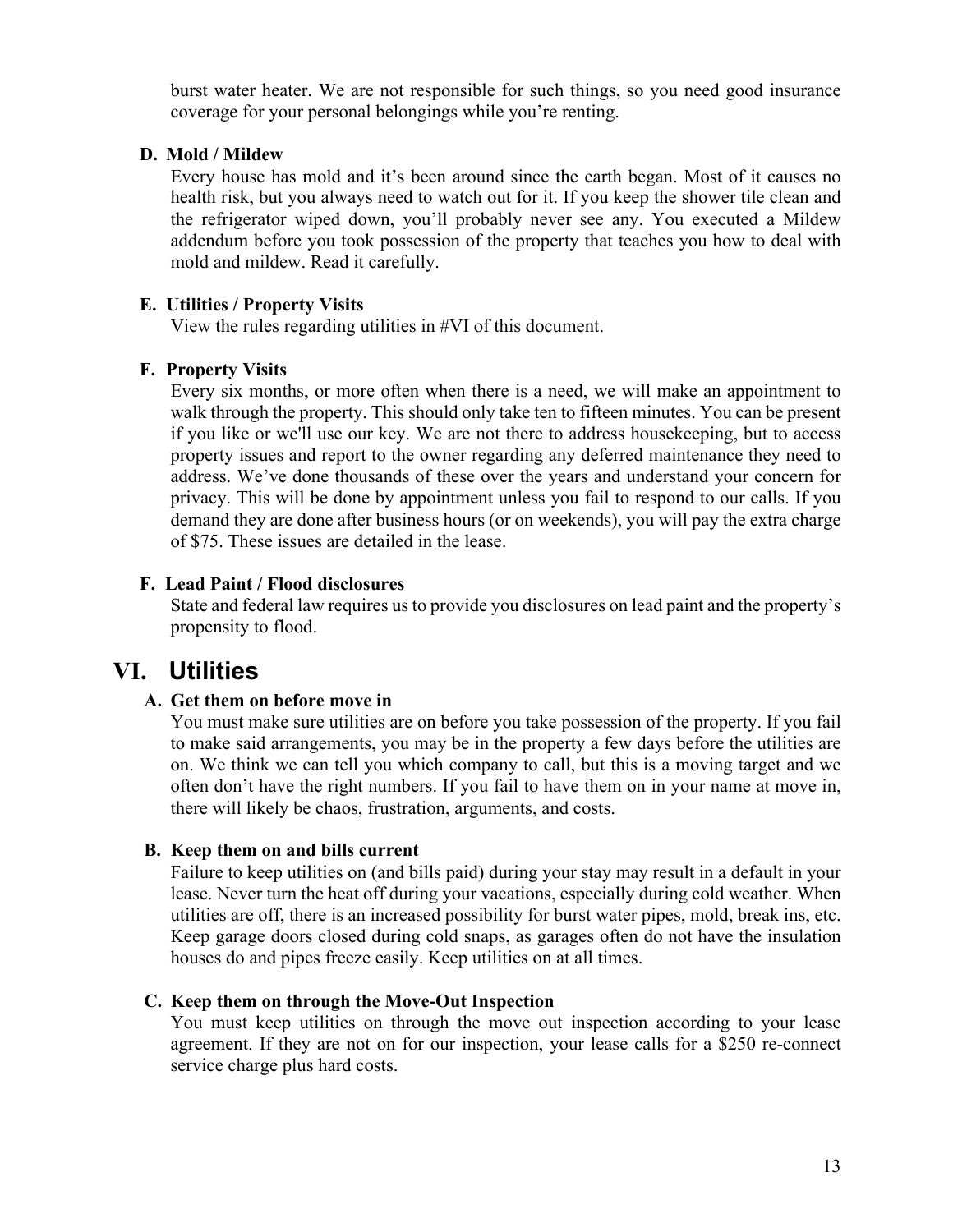# **VII. Homeowner Association Issues**

If a Home Owners Association manages the community, you need to get the rules and regulations and follow them to avoid fines and penalties. Some HOA's are very aggressive about enforcement of their rules, and resisting them will only cause you grief and cost you money. Review the HOA addendum executed at move in to avoid conflicts in your community.

# **A. Boots on Cars**

If the HOA can't get you to follow the community rules, they may revert to drastic measures to get your attention like putting a boot on the tire of your car to prevent you from driving. If that happens, contact us for a solution. We don't control what HOA's do and often can't get them to listen to us. Notice what the neighbors do and mirror it to stay out of trouble with your HOA.

# **B. Parking**

Most communities have rules about where you can and can't park. Follow the rules and you will avoid violations and fines. Make up your own rules, and you'll hear from them.

# **C. Access to Amenities**

Occasionally there are keys, passes and codes to gain entry to the community amenities. If you have trouble with any of them, let us know and we'll help you secure them. HOAs often try to prevent renters from using the amenities, and there's nothing we can do to change that. Friendliness and cooperation usually help a lot in getting help with these things.

# **D. Mailbox Keys**

Most of the time we will provide you with a mailbox key if we are provided one from the homeowner. However, townhouse associations require you to obtain keys from the post office.

# **VIII.Foreclosure Issues**

Most homes have mortgages on them and take a priority position over your lease. Occasionally an owner will fall behind in mortgage payments and a foreclosure threatens your rights in the property.

# **A. What to do if you receive a foreclosure notice**

If you receive any notices about a pending foreclosure, forward a copy to our office immediately so we can check it out with the owner. Most foreclosures are called off by the lender in the final days, so don't panic. You may have several options including staying in the property until the end of your lease.

# **B. Renter's Rights in Foreclosure**

In May of 2009, congress passed into law the "Renters Rights in Foreclosure Act" guaranteeing renters the right to remain in a foreclosed property until the anniversary date of their lease. If a foreclosure takes place, you'll be paying rent to the lender, but you won't have to move under the new law. Contact your property manager for more information.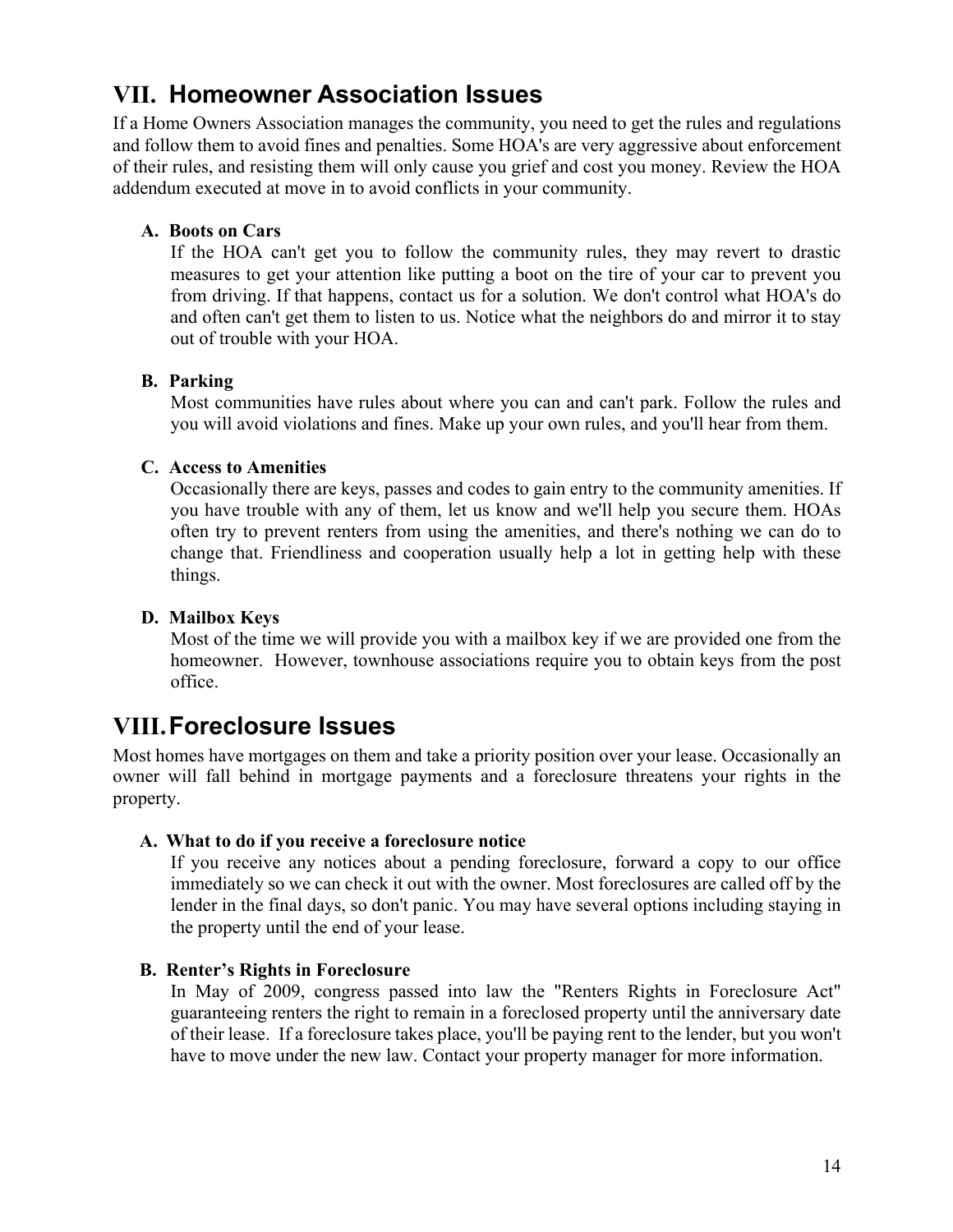# **IX. Move-Out Process**

### **A. Move-Out Inspection**

The landlord is responsible for documenting damages to the property when you move out that will be the basis for charges against your security deposit. This inspection needs to be done within a couple of days of your vacating the property, so communicate with your manager as to when you intend to be out. We can't do a move out inspection until you're completely out, so don't schedule your inspection until you're sure when you'll be totally moved out. If you are not completely out of the home when the inspector arrives, it will cost you money for their return trip. We often do five or six move outs a day, so we're never really sure when we will be there. If you are not present for the inspection, we will send you a copy of the inspection report at the subject property address or the forwarding address that you provide to us.

### **B. Why is there a lockbox on my door?**

The lease gives us the right to market the property during the last 60 days of your stay. We will install a lockbox and put a sign in the yard. Courtesy will always drive our showing and calls will always be attempted prior to our showing prospective residents. If you resist this and try to prevent showings as described in the lease, you will forfeit your security deposit so cooperate with us and we'll make the transition smooth.

### **C. What happens if I limit showings?**

During the final days of your occupancy it is important that you continue to comply with your lease agreement, especially as it relates to making the property available to be previewed by prospective buyers or residents. If you attempt to limit or restrict access between 9 a.m. and 6 p.m. daily for showing, you'll be in default of your lease and will forfeit your security deposit.

#### **D. How do I get my security deposit back?**

Our greatest desire is to give you all your security deposit back. You can control this by taking great care of the home during your residency and making sure that it is clean and free of debris for your move out inspection. During the move out inspection we will take your move in inspection and compare it to the current condition of the home. We will have to charge for the items not identified at move in.

#### **E. What are maintenance charges to me if all items are not satisfactory at move-out?**

We pay maintenance contractors and cleaning companies to do the work. They charge us standard retail rates for quality work. You will pay the cost to repair or replace the item(s) back to the original condition. Save yourself money and return the house to its original condition when you move out. Don't forget to turn in keys, garage remotes, pool passes, gate passes and mailbox keys!

**F. Once you have determined the charges for repairs, can I get back in and do it myself?** Your lease says you will "deliver the Premises to Management in good condition upon termination or expiration of this agreement, leaving said Premises in a clean and sanitary condition." Once we have completed the move-out inspection, you will not be allowed to return to the property. Complete all cleaning and repairs prior to the move out inspection.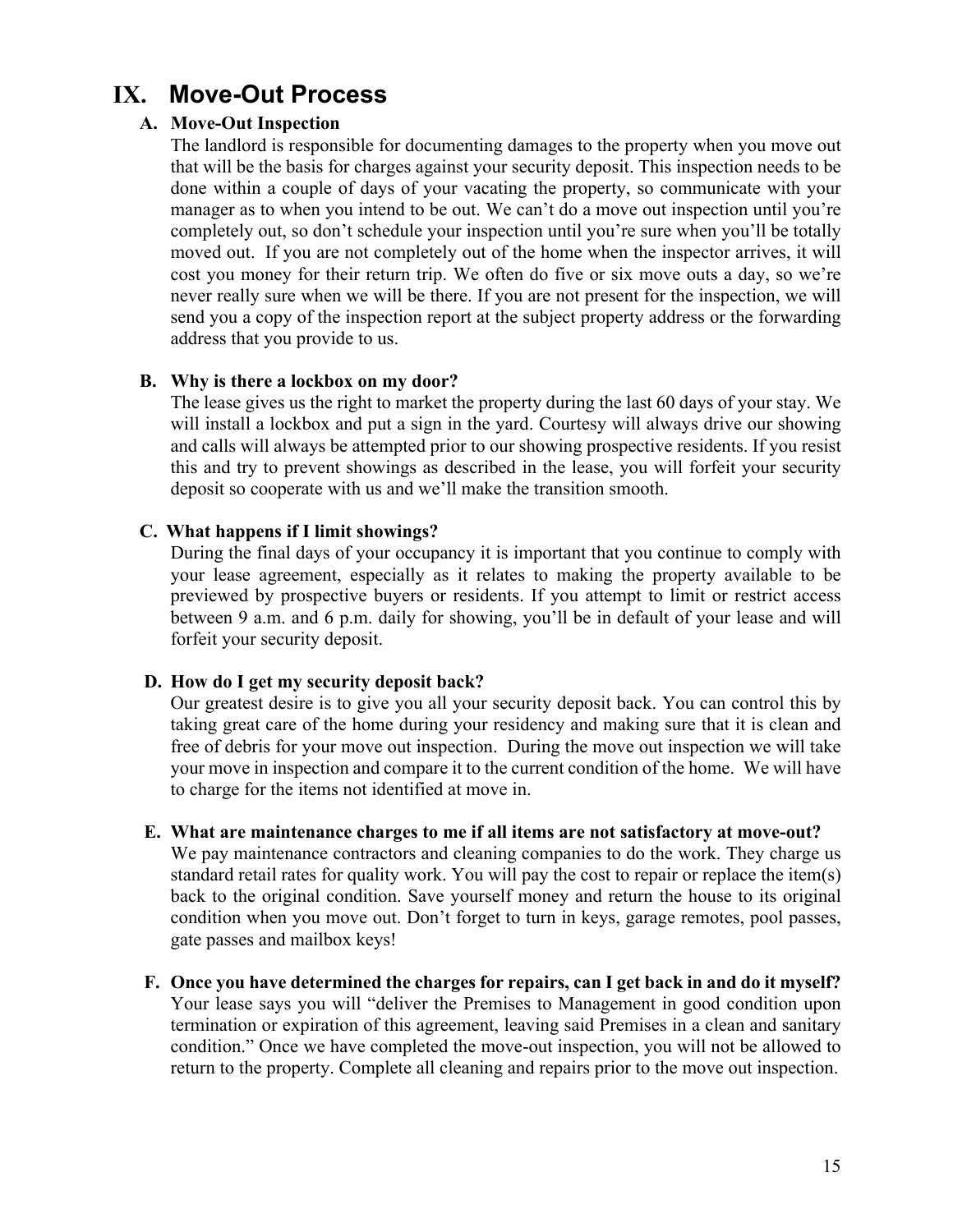### **G. Where will the security deposit check be mailed?**

The deposit will be mailed to the address that you give us. If no address is given, we will mail it to the property and rely on the postal system to forward it to you. If there are roommates, all names may appear on the check.

#### **H. What happens if I accidentally take the garage door remotes?**

If the remotes are missing at move-out, we will charge you for them. Because garage door remotes are expensive and some brands are hard to find, we will give you 5 days to return the remotes to our office. If we receive them within 5 days, we will take the charge off the move-out inspection.

### **I. Do I have to be present during the move-out presentation?**

No. We understand the difficulties in scheduling time away from your job. Your presence is not required at the move-out. We will send a copy of the move out inspection to you after possession has been turned over to us. If you have any questions at that time, you can talk directly to the person who handled the inspection. Move-Out Inspections are scheduled Monday through Friday between 9 am and 4 pm, not on holidays or weekends.

#### **J. What if I do not have the time to do house cleaning, carpet cleaning, flea treatment, landscaping or other repairs?**

We have reliable people who can do these things for you. We are happy to help. However, if you don't handle this we will deduct the cost of the invoices from your security deposit. Carpet and flea treatment receipts must be provided at time of move out inspection.

### **K. How is the security deposit disbursed if there are roommates?**

We will disburse the funds according to written instructions signed by all Residents. If all cannot agree, CHR may disburse one check to all Residents on the lease.

# **L. What are my responsibilities if I had a pet?**

CHR's pet addendum calls for some specific items that you must do at move-out if you had a pet:

1. Have the carpets professionally cleaned and deodorized. Have a receipt ready for CHR when you do your move-out inspection or funds will be withheld to have the carpets cleaned and deodorized.

2. Have the carpets professionally treated by a pest control company for flea removal. Even if you believe your pet did not have fleas, this is required as part of your pet addendum. Have the receipt ready for CHR at time of move-out inspection or CHR will charge for this item.

3. Remove all evidence of the pet. Watch for food dishes, pet hair, leashes, pet waste, holes in the yard, and repair any damage caused by the pet. Owners are particularly sensitive to pet damage, so we will be too.

4. Get rid of all pet related odors.

# **M. How do I handle utilities?**

You are responsible for your utilities through the day of the inspection. Contact your utility companies and alert them of your moving date. Notify CHR concerning your last day of occupancy so we can make arrangements to keep them on. Your lease calls for a \$250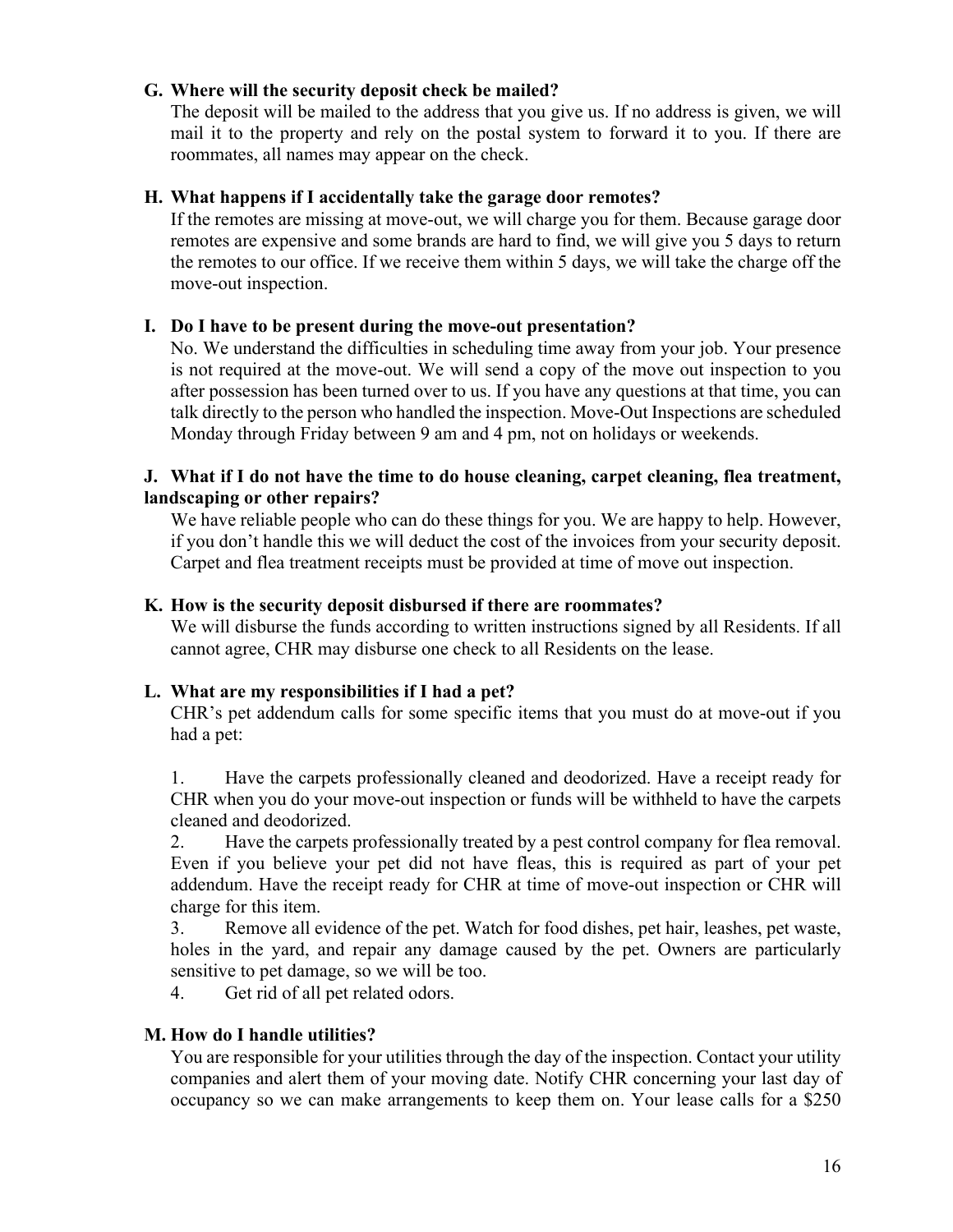admin fee if utilities are off during the move out inspection so it's better to leave them on until the inspection is done.

Utilities must NOT be turned off prior to the Move-Out Inspection! If utilities are off before the Move-Out Inspection is completed, you will be charged \$250.00 to get them turned back on. Once a date is set for inspection, do not change it unless you have decided to stay in the property. If you move out a day early or a day late, leave the utility change date alone.

### **N. What happens if my deposit is insufficient to pay all I owe?**

You must make arrangements to settle up your account within 30 days of your move-out. Every effort will be made to give you time to pay what you owe. Unsettled accounts will be reported to the Credit Bureau and turned over to collection agencies for processing.

#### **O. What happens if I am not out the date I expected to be out?**

You're still under the lease and rent is due. Keep utilities on until the move out inspection to keep from paying any fines. If you do not give us clear instructions "I am out, you have the property" we will be slow to enter the property and remove your personal items. If you do not notify CHR of your change in move-out date, you will incur a \$75.00 Trip charge. Be sure to keep us informed so we know when you are completely out and can take over the property. Your rent stops when we do the move out inspection, so let us know when you are out.

# **X. Miscellaneous**

#### **A. Lockouts**

We all lock ourselves out of our homes from time to time. Don't worry, but the cost is yours. If you need an extra key, we keep one under lock and key at the office. You can always get a copy during normal business hours. If you change the locks, you have promised in the lease to get us a copy.

#### **B. Home Warranties**

Some owners have purchased a home maintenance warranty on the property. Although they generally respond in a timely manner, they need your full cooperation to get their contractors into the property to make the necessary repairs. Since we don't control these folks, there's not much we can do to light a fire under them. As our relationship grows, you'll become accustomed to the quick, efficient service you receive from *"CHR's"* contractors handling your maintenance requests. Please be aware that your experience with home warranty contractors may not be the same. You'll be contacted by the home warranty company for covered repairs and will make your own scheduling arrangements directly with them. You may be asked to pay the contractor their service fees at the time of service, which ranges anywhere from \$40 to \$125 per contractor. You'll then submit your receipt from the home warranty contractor and be reimbursed by *"CHR"* for these fees.

# **XI. Buying a Home**

# **A. The Home You're Renting**

*"CHR"* will be happy to assist you in purchasing the home you are leasing provided the owner is willing to sell and all parties agree to the terms. A sale of this type could take